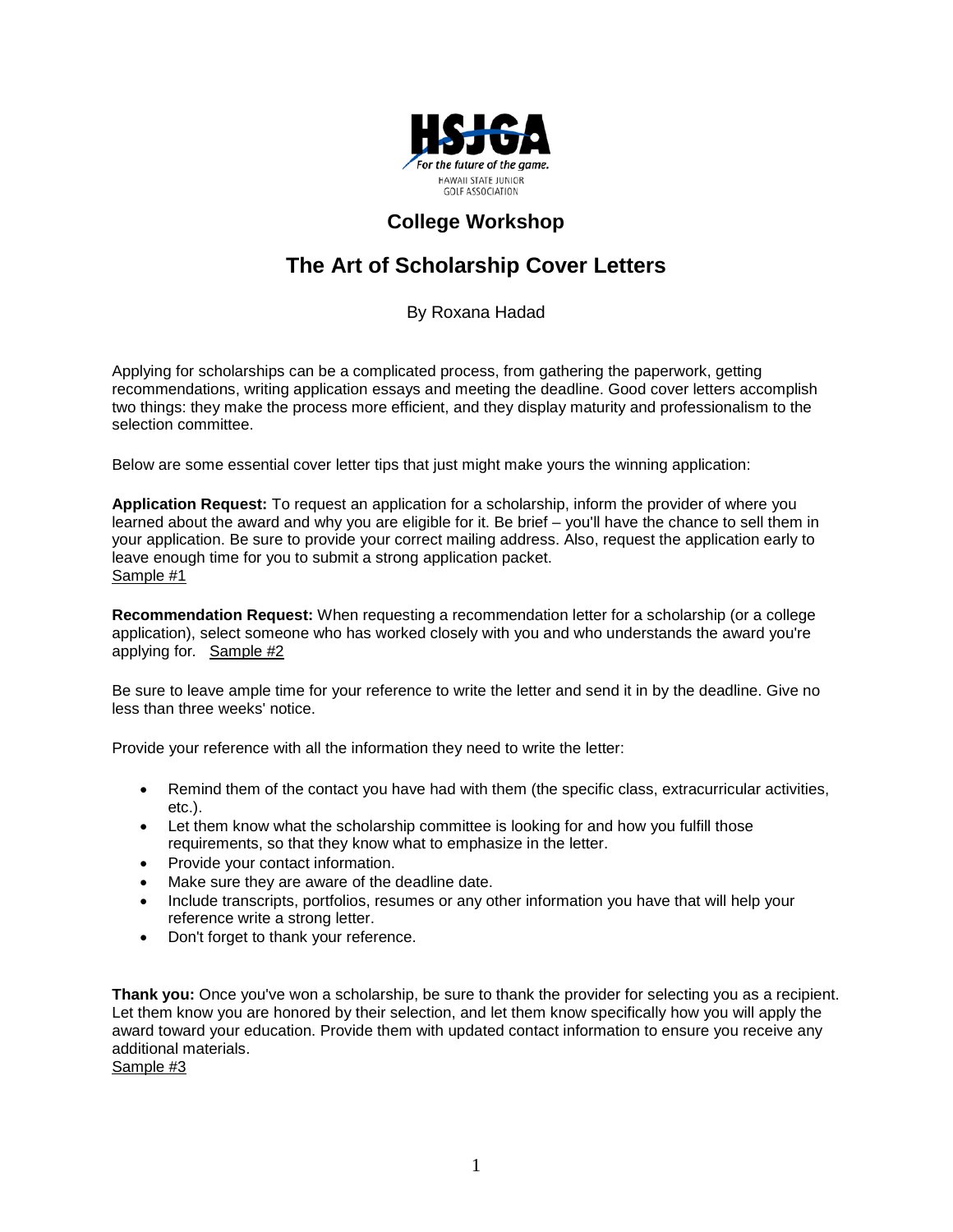#### **Sample #1: Application Request**

[Date]

Ms. Jane Doe Environmental Foundation Scholarship 123 E. 60th Street Washington, D.C. 12345-9876

Dear Ms. Doe,

I learned about the Environmental Foundation Scholarship you are offering from FastWeb and am interested in applying for the award. I am a freshman at State University, where I have been majoring in Biology and have been very active in the Environmental Club. Upon graduation, I hope to continue my studies in graduate school so that I can eventually achieve my goal of becoming an environmental scientist.

I believe my credentials fit well with this award, and I would appreciate it if you would provide me with the application and any other information about the scholarship.

Thank you.

Sincerely,

Sarah Parks 456 Elm Road New York, NY 10006

### **Sample #2: Recommendation Request**

[Date]

Professor William Kelly 4632 Doheny Ave. Los Angeles, CA 90036

Dear Professor Kelly,

I am applying for the Shakespeare Scholarship and would like to request a letter of recommendation from you on my behalf. I was in your British Literature class last semester, and I really appreciated the time and assistance you offered me and all your students. My writing skills improved dramatically and I gained a better understanding of British literature. I have since taken what I learned in your class and applied it to my work as a volunteer at Local School District 34. After graduation, I hope to pursue a career in English Secondary Education to encourage an appreciation for literature. The Shakespeare Scholarship is for students who are interested in English education, have academic achievement and have worked with the community. Please focus on these areas when composing the letter. You can find a more detailed description of my extracurricular activities and goals in the attached resume.